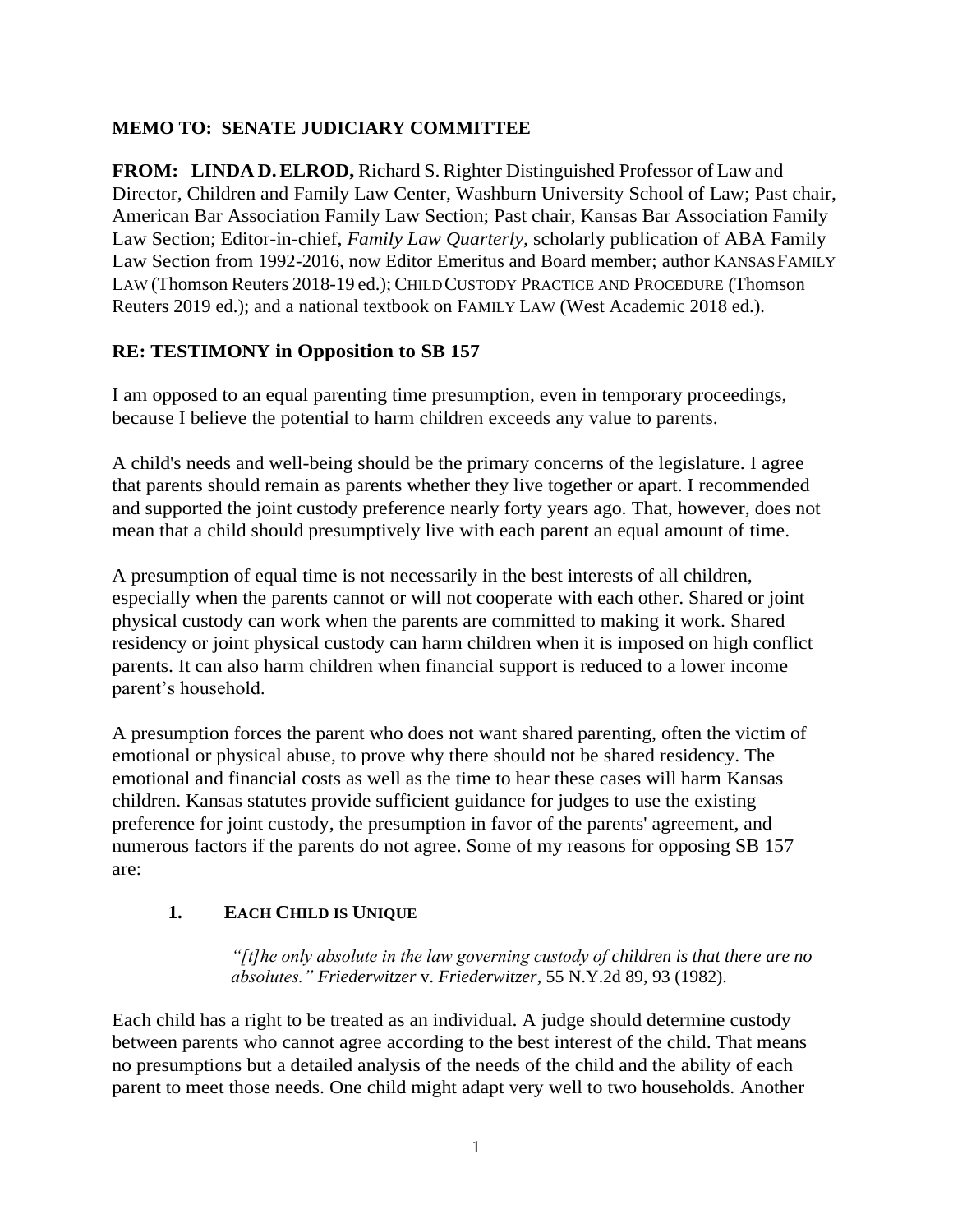child may only thrive on (and need) a routine - same bed, same toys, same schedule daily. It depends on the parents and the health, age, and sensibilities of the child involved. As one court indicated:

> [I]n light of the changing nature of the structure of families and challenges to the sweeping application of psychological parent attachment theory, we believe the joint physical care issues must be examined in each case on the unique facts and not subject to cursory rejection based on a nearly irrebuttable presumption ... *In re*  Marriage of Hansen, 733 N.W.2d 683 (Iowa 2007).

The child should be entitled to some stability in his or her life. A presumption for joint physical custody is a parents' rights argument rather than a child well-being argument. Joint physical custody might require a child to change schools often or travel long distances. One court noted the problem:

> . . . attending school in the same school system is generally in the best interests of the child, because alternating schools [may] result in psychological and educational problems posed by different schools . . . . a child knowing that he will alternate schools will be less likely to establish strong friendships with other children, to participate in school activities and sports, and to gain a meaningful and useful education. Fisher v. Fisher, 535 A.2d 1163, 1166 (Pa. Super. 1988) (reversing joint custody award that had child alternating school years between Philadelphia and St. Louis).

Joint physical custody often imposes too much of the burden of the travel on the children. A *Newsweek* editorial in Feb. 2002 was written by a young man lamenting that every time there was break or vacation time when his friends were doing fun things, he was travelling back and forth to see his parents. While he loved his parents, he felt like he missed out on a normal childhood. He stated, "After all those back-and-forth flights, I've learned not to get too emotionally attached." Nick Sheff, *My Long-Distance Life*, NEWSWEEK, Feb. 15, 1999. *See also* ELIZABETH MARQUARDT, BETWEEN TWO WORLDS: THE INNER LIVES OF CHILDREN OF DIVORCE (2006) (interviews with 1500 children showing that children of divorce increasingly find themselves caught in a no man's land between the two worlds of their parents; these children become "little adults" and lack a unified sense of home. Because they travel between two homes, these children keep their guard up and are always watching to see what the rules are at Mom's and how things are different at Dad's house.).

Contrary to what some have argued, the studies are inconclusive as to whether equal time parenting helps children. Stephen Gilmore, *Contact/Shared Residence and Child Well Being: Research Evidence and Its Implications for Legal Decision Making,* 20 INT'L J.L. POL'Y & FAM. 344, 352-53 (2006) (research to date on the benefits of joint physical care are inconclusive and has produced mixed results). In fact, even some strong advocates for joint custody have admitted that the research shows that one good authoritative parent is sufficient and the frequency of time is not as important as the relationship created.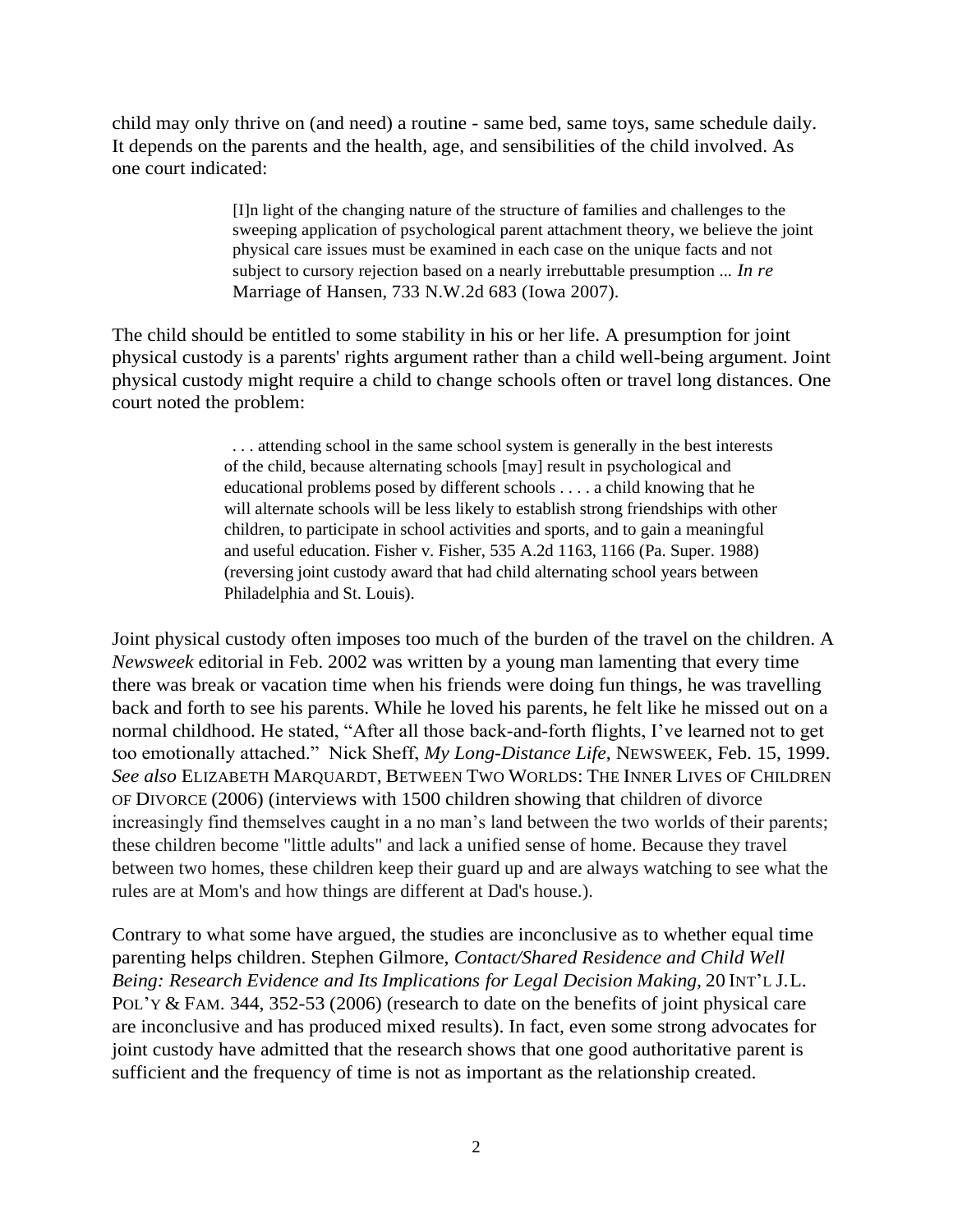#### **2. HIGH CONFLICT PARENTS SHOULD NOT HAVE JOINT PHYSICAL CUSTODY**

*[A trial court's] blind hope that a joint custody agreement will succeed, or that forcing the responsibility of joint decision-making upon warring parents will bring peace, is not acceptable." [T]he capacity of the [parents] to communicate and reach shared decisions regarding the children's welfare is of paramount importance. Reichert v. Hornbeck*, 63 A.3d 76 (Md. Ct. Spec. App. 2013).

Joint physical custody or shared residency works best for parents who are cooperative, flexible, and willing to put their children's needs above their own. Parents who truly care about their child will want what is in that child's best interests. Joint physical custody can be a dangerous tool in the hands of the emotionally undivorced, especially if one parent is trying to control the other. As one expert researcher stated:

> [J]oint physical custody is the best and worst arrangement for children. It's the best when parents can cooperate enough to make joint physical custody work for children. It's the worst when joint physical custody leaves children in the middle of a war zone. Robert Emery, *Joint Physical Custody,* PSYCHOLOGY TODAY, May 18, 2009, available at [http://www.psychologytoday.com/blog/divorced-children/200905/joint](http://www.psychologytoday.com/blog/divorced-children/200905/joint-physical-custody)[physical-custody.](http://www.psychologytoday.com/blog/divorced-children/200905/joint-physical-custody)

Several national think tanks, including one on joint custody, have concluded that joint custody, legal or physical, should NOT be imposed in high conflict situations, especially when there is domestic violence. *See* Marsha Kline Pruett & Herbie DiFonzo, *Closing the Gap: Research, Policy, Practice and Shared Parenting,* 52 FAM. CT. REV. 152 (2014) (joint custody should not be ordered in high conflict situations); Allen Bailey, *Prioritizing Child Safety as the Prime Best Interest Factor,* 47 FAM. L. Q. 35 (2013). *See also* Buchanan & Jahromi, *A Psychological Perspective on Shared Custody Arrangements,* 43 WAKE FOREST L. REV. 419, 439 (2008) (arguing that there should not be a presumption or undue pressure for joint physical custody, especially in high conflict cases). *See also* Linda D. Elrod, *Reforming the System to Protect Children in High Conflict Custody Cases,* 28 WM. MITCHELL L. REV. 495 (2001) (not in child's best interests to award equal time in high conflict cases).

Imposing joint custody in high conflict cases leads to repeated litigation which is also harmful to children. *See* Hongyang "Brian" Li v. Yi Ding, 519 S.W.3d 738 (Ark. App. 2017); Lee v. Fitts, 47 N.Y.S.3d 468 (App. Div. 2017). Some parental conflicts continue for years. For example, a New York court noted about a five year battle involving several children: "The conflict in this family is at a high frequency, at a high intensity and of longstanding duration." \* \* \* this long-standing divorce [custody] battle, ... makes its movie namesake seem like a snowball fight. . ." *Kramer v. Kramer***,** 2015 WL 4635732 (N.Y. Sup. Ct. 2015) (unpublished).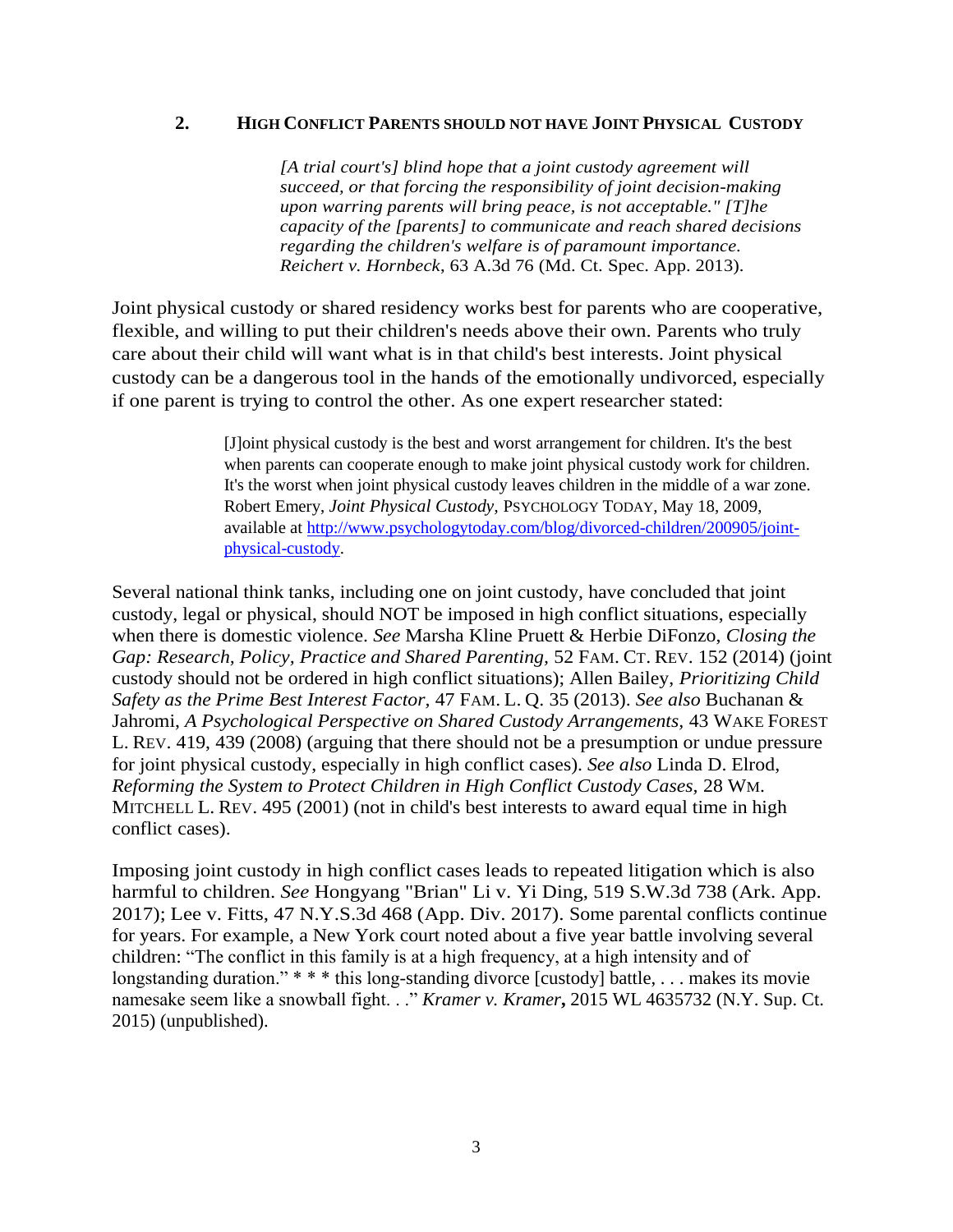# **3. CHILD SUPPORT REDUCTIONS OFTEN HARM LOWER INCOMEPARENT**

Under the Kansas Child Support Guidelines, Adm. Order #287, joint physical custody can result in application of the shared expense formula. The child support guidelines require a judge to determine if shared parenting is in the best interest of a child. Kan. Sup. Ct. Adm. Order #287 III.B.7.a. Shared Expense Formula requires that the court consider if parents can:

- a. communicate well,
- b. are highly cooperative co-parents
- c. have the ability and willingness to keep accurate records for the period of time necessary to raise their children,
- d. will share the children's direct expenses in a timely manner,
- e. have similar values and tastes,
- f. have considered the current and future needs of their children carefully, and are willing and able to resolve minor problems without the intervention of others.

A legislative presumption for equal residency will not take into account these important factors and may economically harm the lower income parent. It will also require new amendments to the child support guidelines. The impact of the adjustment on the child and the child's primary household is often great and results in the child having wildly different standards of living between the parents' houses. When the parent who gets the adjustment fails to spend the time as promised, it is difficult to adjust support. *See* Karen Czapanskiy, *The Shared Custody Child Support Adjustment: Not Worth the Candle,*  49 FAM. L. Q. 409 (Fall 2015); Jo Beld and Biernat, *Federal Intent for State Child Support Guidelines: Income Shares, Cost Shares, and the Realities of Shared Parenting,* 37 FAM. L.Q. 165 (2003).

### **4. KANSAS HAS A PREFERENCE FOR JOINT CUSTODY AND A PRESUMPTION THAT AN AGREEMENT OF THE PARENTS IS IN THE CHILD'S BEST INTERESTS**

I agree with the existing presumption that the parents' agreement is in the best interest of the child. Parents usually do know their child better than anyone else. If, however, the parents cannot agree, the judge determines custody and residency using a best interests of the child standard. This standard requires a case sensitive analysis of what is in the child's best interests, not a legislative presumption.

The Kansas legislature has added numerous factors for a court to consider in an award of custody under K.S.A. 23-3203. The first factor is (1) each parent's role and involvement with the minor child before and after separation. A presumption in favor of equal parenting would allow a parent who had done virtually no parenting and had no relationship with a child (as in a paternity suit brought when the child was eight) to have equal parenting time. How is it in a child's best interest to be forced to spend equal time between the parent and